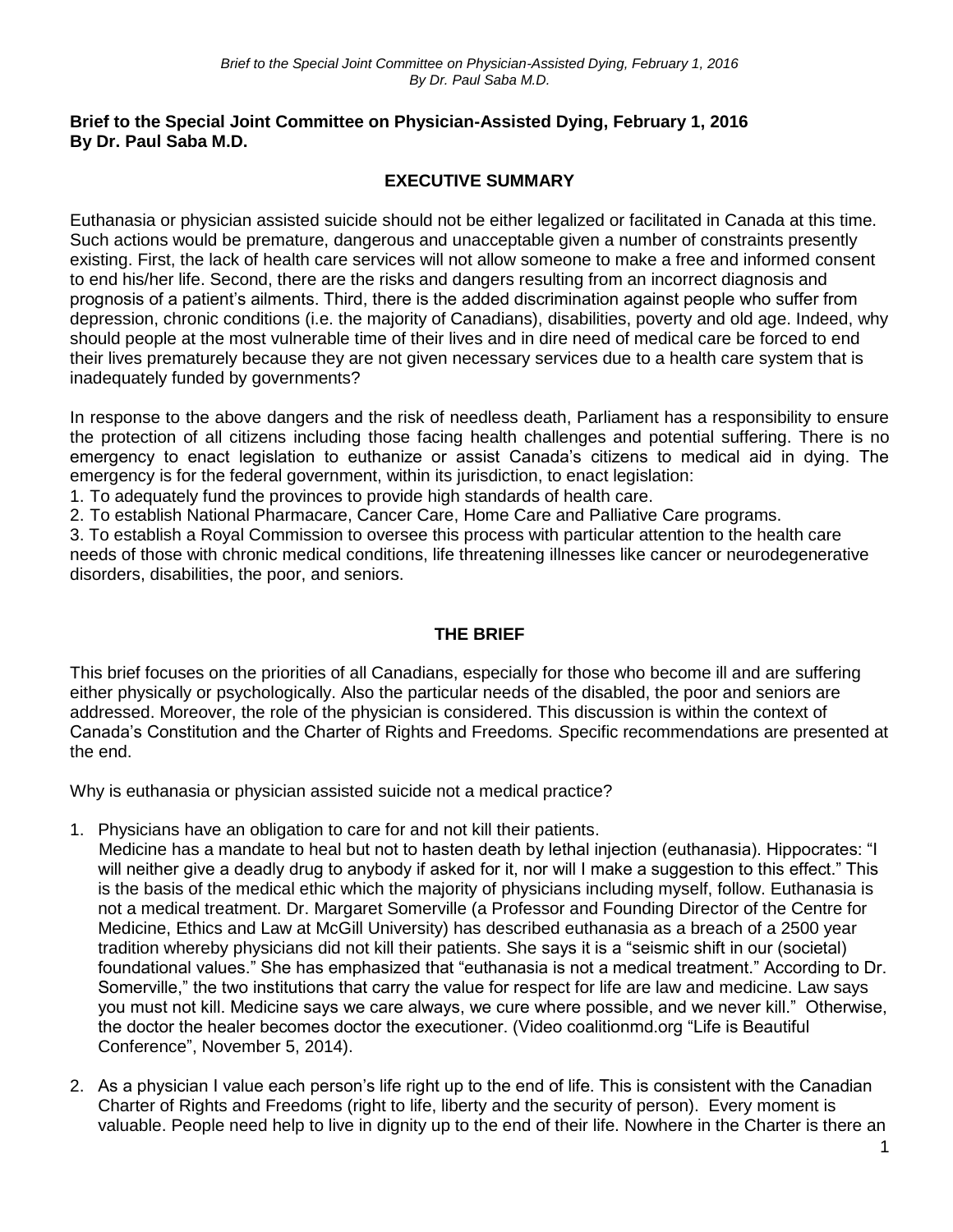obligation to end someone's life. The Supreme Court of Canada decision in the Lee Carter judgment states that there is no obligation to life, but, that does not place a societal obligation to terminate someone's life.

- 3. Modern medicine, including palliative care, fulfills that obligation to help people live their lives to the very end without suffering.
- 4. Canadians have a right to palliative care which is different than euthanasia. Canada is a member of the World Health Organization and signatory to conventions guaranteeing palliative care. The goal of palliative care is to relieve suffering in all stages of disease. It is not limited to end of life care. The goal is to provide care along with curative and disease-modifying treatments. The health care problems can be chronic lung or heart disease or cancer. Treatments can be given during exacerbations of these diseases and not only at the very end of life. On the other hand, euthanasia or assisted suicide, are intended to rapidly end the life of a person with a very brief accompaniment to administer the lethal injection or potion.(1)
- 5. In Quebec, where I practice medicine, euthanasia contravenes the Quebec code of ethics of Physicians which includes the following tenets for physicians:
	- (3) *Has (the) duty to protect and promote the health and well-being of the persons he attends to, both individually and collectively.*  Euthanasia and physician assisted suicide does not protect and promote the health and well-being of the persons he attends to, both individually and collectively, whereas palliative care does.
	- (6) *Practices his profession in accordance with scientific principles.*  Euthanasia and physician assisted suicide does not promote the practice of medicine in accordance with scientific principles, whereas palliative care does.
	- (13) *Must refrain from taking part in a concerted action of a nature that would endanger the health or safety of a clientele or population.* Euthanasia and physician assisted suicide endangers the health and safety of the Canadian population.
	- (44*) A physician must practice his profession in accordance with the highest possible current medical standards.*  Euthanasia and physician assisted suicide does not constitute the highest possible current medical standards, whereas palliative care does constitute the highest possible current medical standards.
	- (58) *A physician must, when the death of a patient appears to him to be inevitable, act so that the death occurs with dignity. He must also ensure that the patient obtains the appropriate support and (pain) relief.*

Palliative care provides the appropriate support including pain control so that death occurs with dignity. Sadly palliative care is not presently available to the majority of Canadians.

- 6. In Quebec, where I live, palliative care is not available to the majority of Quebecers. In Quebec the availability of palliative care is between 20 – 60% depending on where the patient lives.(2) Statistics are similar in the rest of Canada.
- 7. Home care services are lacking especially home palliative care. Many people are afraid of dying alone with indignity because of lack of home palliative care services. (3)
- 8. Palliative care is a right of Quebecers and Canadians. « Le droit aux soins palliatifs et de fin de vie ainsi que l'équité dans l'accès à ces soins, ce qui suppose un accès sans égard à la maladie, à l'âge ou au statut social » (Soins palliatifs et de fin de vie Cadre de référence sur le développement des compétences, 30 juin 2015, page 4).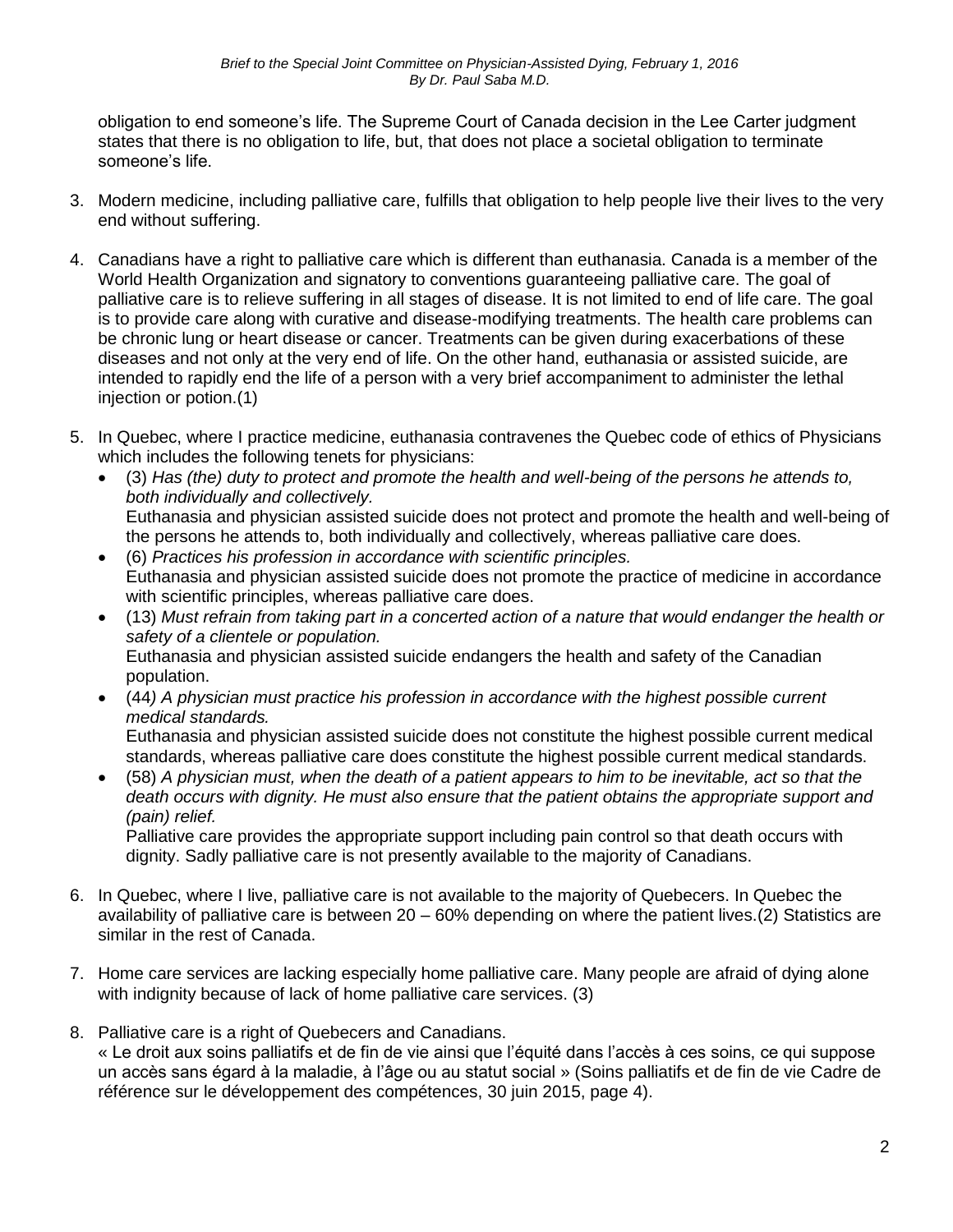9. Physicians are limited in their ability to inform all patients with certainty at all times in regards to diagnosis and prognosis as required by the law. Euthanasia is dangerous as a form of medical practice with errors in diagnosis with life-threatening consequences 10-20%. (*JAMA.* 2012;308 (12):1211-1212) The following are some of my patients who have agreed to testify and have signed affidavits, demonstrate living examples of error in diagnosis and prognosis here in Quebec.

### A. M.

A 65 year old truck driver was given a grim prognosis based on an erroneous diagnosis. In fact, he was discovered to have a fungal infection correctly known as blastomycosis of the lung after a partial lobectomy (removal of his lung). He was subsequently cured with anti-fungal medicines. A.M. believes that certain people could opt for euthanasia based on wrong diagnosis with subsequent wrong prognosis and may opt to be euthanized rather than going through the pain and suffering of investigations and treatment of potentially incurable diseases. Sometimes time is necessary to make the right diagnosis. A euthanized person does not have the luxury of time.

## J. B.

A former clothing salesperson was diagnosed in 2012 to have lung cancer that was confirmed by her lung specialist by both CT and PET scans. She underwent a partial removal of her lung. To the surprise of all her physicians, she did not have lung cancer. J.B believes that certain patients because of diagnostic errors could opt for euthanasia fearing the worse and not wanting to suffer needlessly from grave and potentially incurable diseases.

10. Physicians cannot inform all patients with certainty at all times in regards to prognosis as required by the law. Errors in prognosis for serious chronic diseases like severe lung and heart disease can be as high as 50%. (4A)

Models used to predict mortality in the sickest patients in intensive care (4B) or with terminal cancer with expected life of less than six months do not reach a satisfactory accuracy. (4C)

Case Example 1: One of my patients Mona Latour (*coalitionmd.org*) was told by a lung specialist that her severe COPD (emphysema and asthma) would allow her to live for only a very short time. She states that she would have opted for euthanasia 8 years ago if it had been available. Today, with the availability of better treatment options, she is happy to be alive. Despite multiple health challenges, she helps care for her new granddaughter. Moreover, she states that if in fact one day she is truly at the end of life, she will opt for palliative care if it is available. She now understands that physicians can be wrong in their prognosis. Thus, wrong overly somber prognostic errors of certain physicians and a lack of real alternatives like palliative care, Mona Latour is concerned that patients might opt for euthanasia and short change their life and their happiness.

Case Example 2: One of my patients is a 49 year old woman who had a work related accident in 1998. This caused a herniated cervical disc (in the cervical spine) causing chronic pain despite physical and occupational care. She was told at the time of diagnosis that she could not be operated on because of an "80% risk of becoming paralyzed" if operated on. In 2013, she developed numbness and weakness in an arm and leg. She underwent further studies which demonstrated progression of the hernia. A consultation by another neurosurgeon encouraged her to go ahead with surgery with a more positive outlook for surgery. Subsequently, the surgery was a success. According to the patient, "if you have the right doctor with the right skills and the right attitude and operates at the right time you can overcome a lot of illnesses." She is concerned that the long waiting lists could cause some patients to have worse outcomes and some patients may opt for euthanasia and physician assisted suicide because of overly somber prognosis by some physicians. Exaggerated negative prognosis (physician dependent) may cause irreversible and avoidable loss of life by allowing euthanasia. Overly somber prognosis is demonstrated in patients refused admission to intensive care for asthma. (5)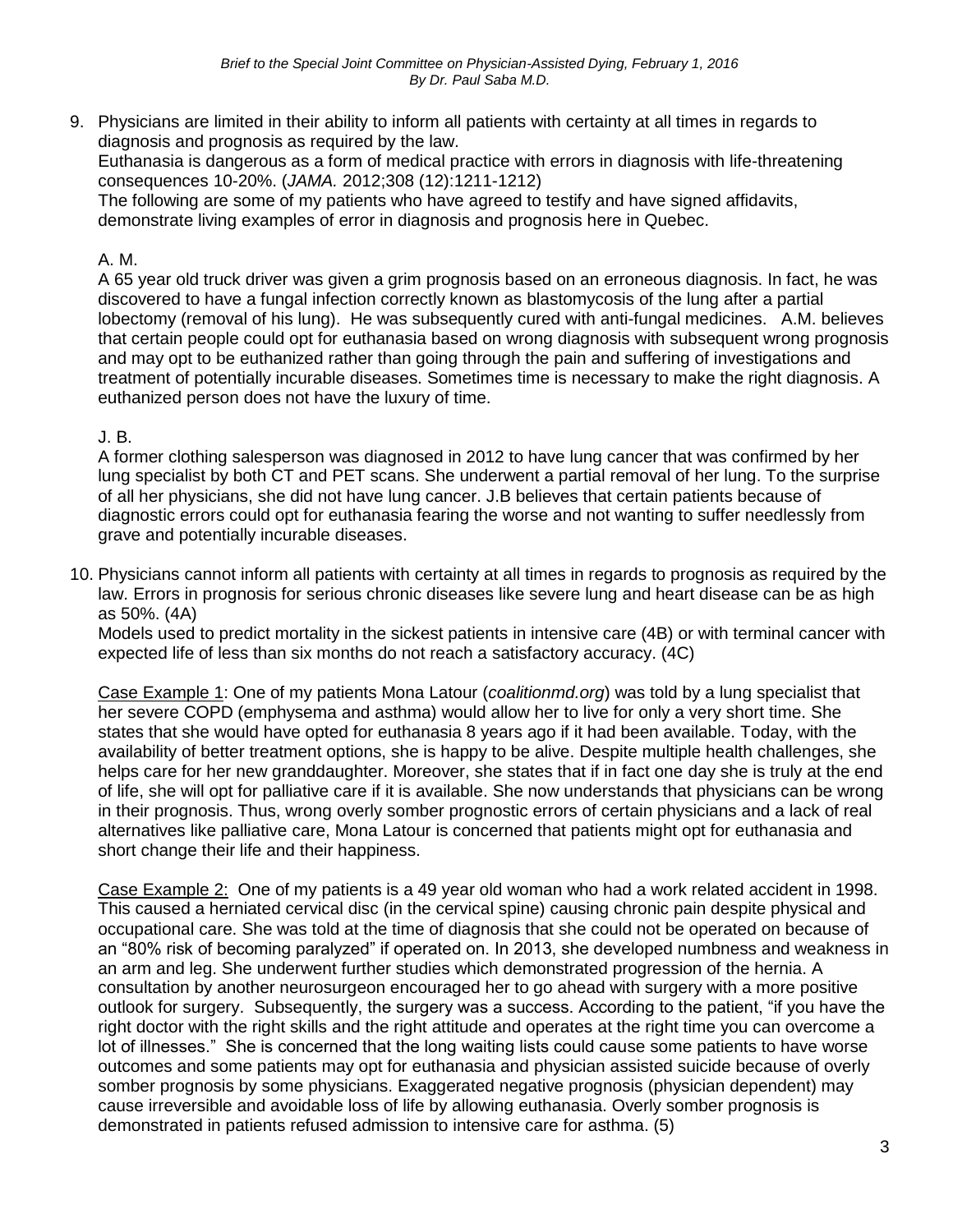- 11. There are many other reasons euthanasia will be wrongly applied and go against "informed consent." "Possibly" and "probably" are medical "guesstimates" that can misguide people to make decisions to prematurely end their lives through euthanasia or medically assisted suicide. Prognosticating is based on a large number of people each who can act differently to disease depending on many factors, including individual factors, the type of illness, environmental factors, the rapidity that the illness was diagnosed and treatment started and the different treatment options available.
- 12. Euthanizing the wrong person would cause an irreversible harm to a person. Medication errors include giving the wrong drug to the wrong patient. This is a major problem in our Canadian medical system. (7)
- 13. Palliative care is different from euthanasia. Palliative care is given for the purpose of relieving suffering when a person has a limited prognosis. Its goals are to preserve the best possible quality of life and provide support for the person and their entourage. It requires global care and a multidisciplinary healthcare team. (8)
- 14. Euthanasia is not a good alternative to high quality palliative care. People who have received quality palliative care report less suffering, better quality of life and improved survival than those not receiving palliative care. Its goal is to prevent and relieve suffering and provide optimal quality of life for both patients and families confronting serious illnesses. In fact, studies demonstrate that people who receive palliative care early on in their care live happier and longer lives. The classic study was reported in the New England Journal of Medicine: Patients with metastatic non– small cell lung cancer were given early palliative care with standard oncologic care. The result was better quality of life with less depression, and a longer median survival of almost 3 months than those who were assigned to cancer care alone.(9) In contrast, euthanasia or physician assisted suicide will shorten life and does not treat.
- 15. Palliative care can relieve all suffering including those with "refractory pain". All physical suffering can be alleviated by modern medicine including opiates and sedatives. For those who have increased suffering and want to remain conscious until death ensues, opiates and sedatives can be increased upwards (titrated) until the pain stops which may bring about the unintentional stopping of breathing causing death. This is known as the "double effect." The goal is to stop the pain, although the unintentional stopping of breathing is a known side effect. In the few cases of refractory pain, palliative sedation can be employed whereby a patient is placed into a deep coma until death comes naturally. This is also known as unconscious sedation since the person is made unconscious to alleviate the most severe form of pain.
- 16. Palliative sedation is not the same as euthanasia.

In the few cases of refractory pain, palliative sedation can be employed whereby a patient is placed into a deep coma until death comes naturally. This is also known as unconscious sedation since the person is made unconscious to alleviate the pain. Most people who are placed in this situation do not come back, but a few do. My father-in-law is one survivor. At the age of 70 in 2010, he was operated for a ruptured appendix and was discovered to have a severely malignant cancer called "signet cell." The cancer had to be staged and subsequently he underwent a right hemi-colectomy removed half of his intestine. Complicating his surgery were multiple adhesions and a very friable bowel wall which led to multiple leaks as if his remaining bowel had sprung leaks like a faulty hose. This led to an abdomen full of pus described in medical terms as "bacterial peritonitis." He underwent no fewer than 4 re-operations over several weeks with continued infection. He had so much pain that the only way to control his pain was to put him under with palliative sedation. His chances of survival seemed poor. Most of the medical personnel did not believe he would leave the hospital alive. One surgeon finally suggested putting "drains" to allow all the pus to drain out of the peritoneal cavity. That last desperate move seemed to work and 3 weeks later, with amazing medical care, lots of antibiotics and a hopeful attitude of those caring for him, he was awakened from his coma. Today Tony not only has a busy life helping his son in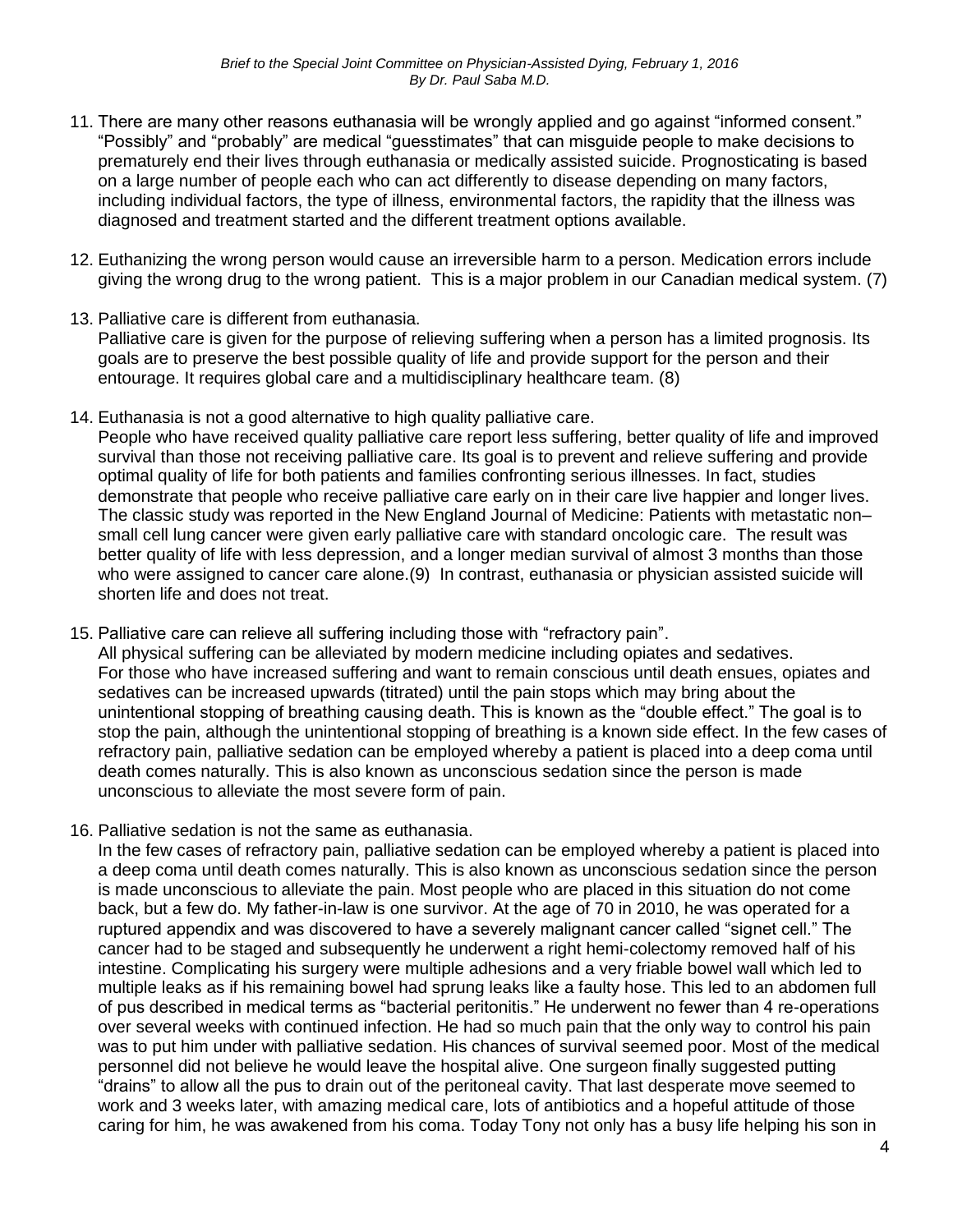the body work shop, but also finds time to teach his grandchildren the skills of Italian gardening and pizza making.

- 17. Palliative care is less costly for the health care system. Early provision of specialty palliative care improves quality of life, lowers government spending, and helps clarify treatment preferences and goals of care for patients with advanced cancer. (10)
- 18. Euthanasia may be an expedient solution but is a poor choice to resolve human suffering. Society too often acts on the "most practical solution" at a point in time. The result may be that a practical consideration takes priority over the human consideration. Euthanasia is a poor solution to human suffering. When someone says "I can't take it anymore", a rapid response may be euthanasia. A compassionate society would commit itself to expending the time and energy to alleviate the suffering. The German T4 program in 1938 was a practical solution for severely handicapped children. It had its rules and regulations. It dealt with the suffering that would occur to the children and the financial hardship to the families and society. Similarly, Belgium, the Netherlands, Luxembourg and Switzerland, 5 US states and Quebec have adopted laws sanctioning euthanasia or physician assisted suicide. These laws are a very practical solution to the problem of human suffering. Unfortunately, it is too easy for a society to put a cost factor on human life when death is a less expensive alternative. Such practicality pushes us away from our humanity.
- 19. Countries and states that practice physician assisted suicide or euthanasia have been unable to establish workable safeguards. The following are case examples:
	- In Belgium, 32% of euthanasia deaths are performed without specific request or consent of either the patient or family despite "safeguards" (11). 47% of cases are unreported (12).
	- In Oregon, 20% of depressed patients do not have access to a psychiatric or psychological evaluation before physician assisted suicide is granted(13)
	- In Belgium, depressed people without terminal illness are being euthanized. A recent medical report demonstrated that 100 Belgian patients suffering from psychiatric disorders were euthanized from 2007 to 2011 (14).
	- In Belgium, the number of euthanasia deaths has grown from 235 (2003) to 2,021 in 2014 (15), an increase of 761%!
- 20. Presently only a handful of countries or states permit euthanasia or physician assisted suicide. Indeed, most civilized societies have refused to enact legislation because of the inherent dangers to its citizens.

These countries and American states represent only 92.5 million people - only 1% of the total world's population of 7.4 billion people. It is clear that other progressive Western democracies including France and the United Kingdom including Scotland have refused to enact legislation for euthanasia and physician assisted suicide not only because of the dangers but also because of "fast tracking" people in need of quality palliative care who lack this as an alternative. This was eloquently presented by the testimony of MP Dr Philippa Whitford, a former breast cancer surgeon in the UK Parliament (33). The British Parliament recently rejected legislation on September 11 2015 by a vote of 330 to 118. In France there is a consensus between the National Assembly and the Senate to reject euthanasia and choose palliative care with a vote expected in February 2016 (35).

- 21. A law sanctioning euthanasia and/or physician assisted suicide will contravene international conventions, health norms and practices in the sense that it provides:
	- *No guarantee of "a fundamental human right of palliative care"* as defined by the World Health Organization. While the proposed law provides for "end of life care" guaranteeing euthanasia, it does not guarantee palliative care.
	- *No guarantee of access to pain treatment* as defined by the World Medical Association Resolution on the Access to Adequate Pain Treatment (2011).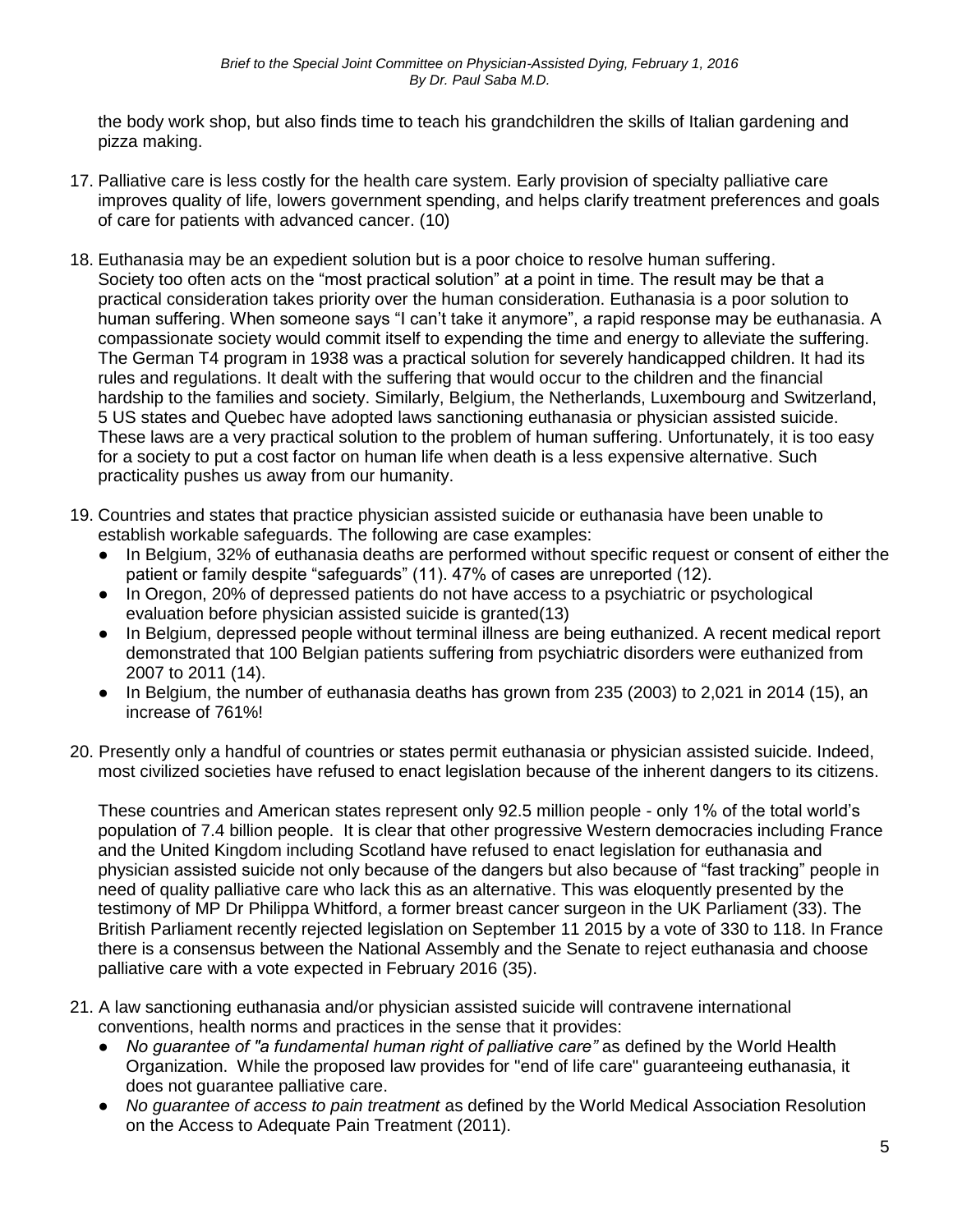- *No guarantee of full access to palliative care* as recommended in a United Nations 2013 Report that states "a person suffering from severe pain but has 'no access to appropriate treatment will constitute cruel, inhuman, or degrading treatment or punishment'."
- *No guarantee of the "right to the highest attainable standard of health"* as declared in various UN reports and studies.
- *No guarantee of palliative care for "children with life-limiting or life-threatening illnesses* and the adoption of the recent Order on Child Palliative Care" as requested by the UN Committee Resolution of the Rights of the Child 2011.

Moreover:

- Palliative care does not include the practice of euthanasia according to international norms and standards of medical practice,[The International Association for Hospice & Palliative Care]
- Euthanasia is denounced by the World Medical Association representing 9 million doctors in 100 countries April 2013, the WMA says that: *"Euthanasia, that is to say the fact to end the life of a patient by a deliberate act, even at his own request or that of his relatives, is unethical. This does not prevent the physician from respecting the will of the patient to allow the natural process of death to*  follow its course in the terminal phase of the disease and encourages "doctors to refuse to *participate in an act of euthanasia, even if the national law authorizes it or decriminalizes it in certain situations."*
- 24. There is a danger that euthanasia will be extended in Quebec as well as, specifically, in the rest of Canada to vulnerable groups of people.
	- a. In Canada, on February 6, 2015, the Supreme Court removed the criminal prohibition against physician assisted suicide for those who are chronically suffering from any psychological or physical reasons and want to die. The judgment permits physician assisted suicide even if there is no terminal illness. Even if a patient's suffering can be alleviated by medical care, treatment of the suffering is not mandatory. Indeed, the person can be directly authorized for euthanasia or physician assisted suicide.
	- b. In Belgium, initially euthanasia was only to be practiced on adults suffering physically with an incurable disease. Subsequently, adults who are depressed (14) or tired of life are now being euthanized.
	- c. The Quebec Human Rights and Youth Commission has already indicated to the Government that it would be discriminatory not to extend the right to euthanasia to, among other groups, those who are medically handicapped and children. (16)
	- d. In Ontario, the Provincial-Territorial Expert Advisory Group on Physician-Assisted Dying on November 30, 2015 made recommendations to include physician assisted suicide to children, even without parental consent and a waiting period. (17) (18) In subsequent interviews, the possibility of a 12-year-old deciding on ending his/her life without parental approval was suggested by the co-chair Maureen Taylor. (19)
	- e. The dangers of extending euthanasia or physician assisted suicide to the very young and the unnecessary loss of human life is demonstrated by the personal testimony of Nadine who underwent 5 lifesaving chemotherapy treatments and a harrowing bone marrow transplant at age 14 and would have given up had she had not the support of her family. (20)
- 25. The lack of government pharmaceutical programs covering certain lifesaving drugs may unfairly direct certain people to euthanasia or physician assisted suicide.
- 26. A recent Quebec government document on "End of Life and Palliative Care" released on November 16 2015 acknowledges that there is a lack of palliative care. It proposes training physicians in palliative care for the next 5 years from 2015-2020. (21)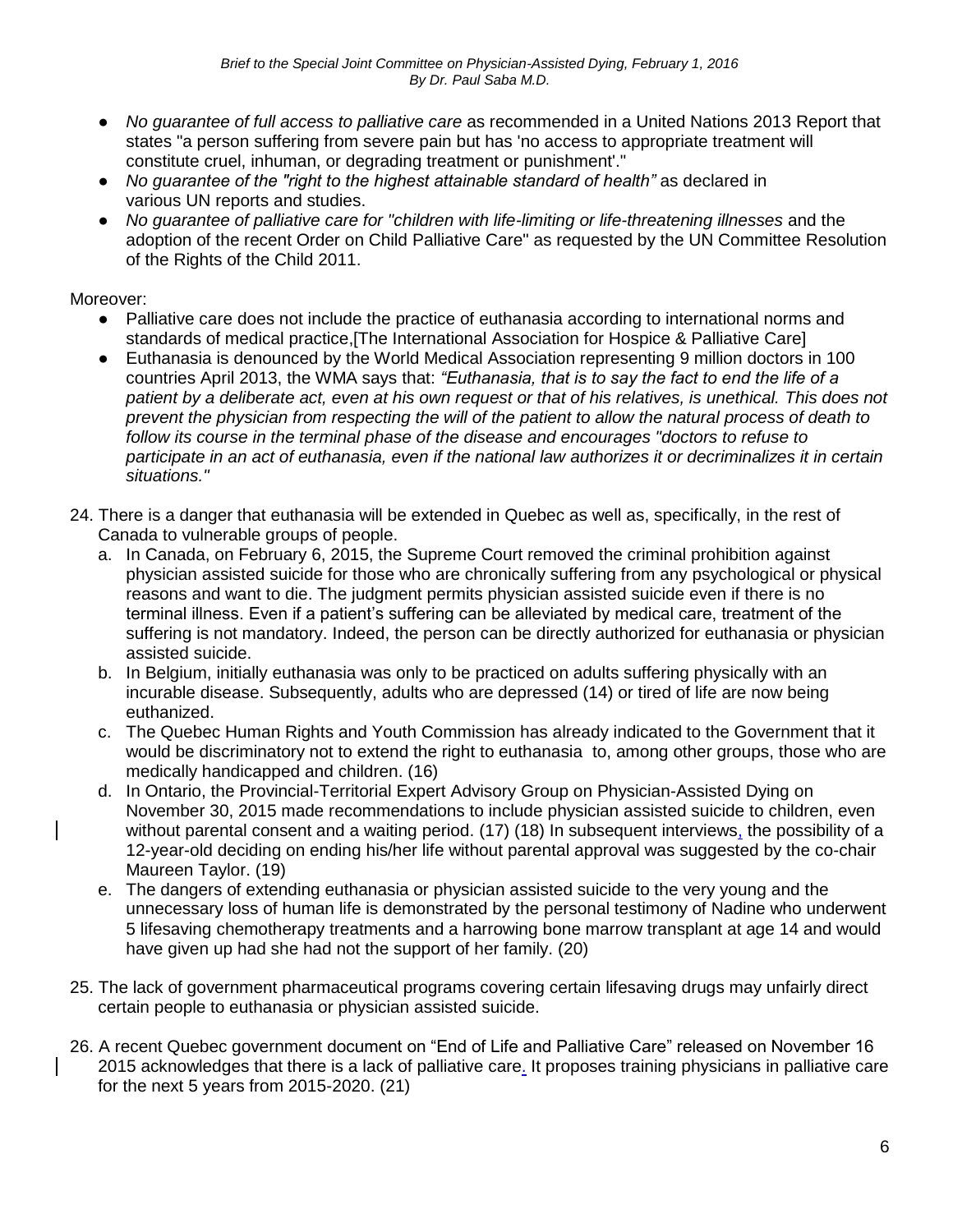- 27. On the one hand, training doctors to euthanize, to inject with a lethal substance and quickly end someone's life will not take 5 years. On the other hand, training physicians in palliative care and providing institutional and home palliative care will take at least 5 years. This is clearly explained in the Quebec Government Plan to develop palliative care from 2015-2020. (22).
- 28. A free informed consent cannot be made by those seeking euthanasia or physician assisted suicide without available palliative care in place. The procedures of euthanasia and physician assisted suicide risk becoming a de facto treatment for suffering because of the lack of properly funded medical care including palliative care.
	- a. This was eloquently stated by Quebec Premier Philippe Couillard when he was then Minister of Health in 2010 (23). At the present time, the availability of palliative care services has not appreciably changed in Quebec which is outlined in the Quebec Government Plan to develop palliative care from 2015-2020 (21).
	- b. It was also described by an open letter on May 2015 by *the Comité national d'éthique sur le vieillissement* (CNEV) (24).
- 29. Even people with advanced neurodegenerative disorders normally will not request euthanasia or physician assisted suicide if they have the option of quality medical care, including supportive care.
	- a. Dr. Ron Olivenstein, Medical Director of the Montreal Chest Institute, has described how patients with neurodegenerative disorders would rarely seek this option if provided good quality health care. Indeed, this includes even those with advanced amyotrophic lateral sclerosis (Lou Gehrig's) who are on life support (mechanical ventilators). (25) (26)
	- b. One of my patients, Dr. Frank Humphrey is cared for primarily by his wife at home. He was diagnosed in 2005 with amyotrophic lateral sclerosis. He wrote a book just before going on a ventilator in December 2012. He continues to "write" with the help of a computer adapted program. He is opposed to euthanasia because it "allows the government to legitimately kill patients." Presently he receives no more than 10 hours per week of publicly funded home care on the island of Montreal (26). In cases like this, according to Frank and Daria Humphrey "families can be burned out and pushed to euthanasia." (Personal communication 2016).
- 30. The Quebec Health Care system illustrates how a provincial program may be discriminatory to people because of the inordinate waiting times to access acute health care for treatable illnesses. Also, in Quebec, the health system fails to address the problems of long waiting times for investigations, to see a specialist and get necessary lifesaving surgery (27). In Quebec where I live and practice medicine, there are long delays for screening such as colonoscopy where in some hospitals waiting times can exceed 1 or 2 years. Certain investigations such as ultrasounds extend beyond national norms.
- 31. Euthanasia is discriminatory to people with chronic health conditions and disabilities. Many of these people are depressed and need help - not euthanasia. A large proportion (around 65% of the Canadian population) has a chronic medical condition that could make many of them potential candidates for euthanasia or physician assisted suicide (28).
- 32. Some people have a medical condition that they do not want treated and have the right to refuse treatment.

 Many chronic conditions such as diabetes, heart disease and lung disease are treatable but cannot be cured. A person who refuses treatment, or who reduces treatment or who stops treatment has a right according to Quebec law. Standard medical care for the treatment of chronic conditions like heart disease does not include the administration of a lethal substance to end a person's life. However, the removal of the Canadian prohibition on physician assisted suicide opens the door for those with chronic severe illnesses and for those suffering from psychological distress to be euthanized or medically aided to die.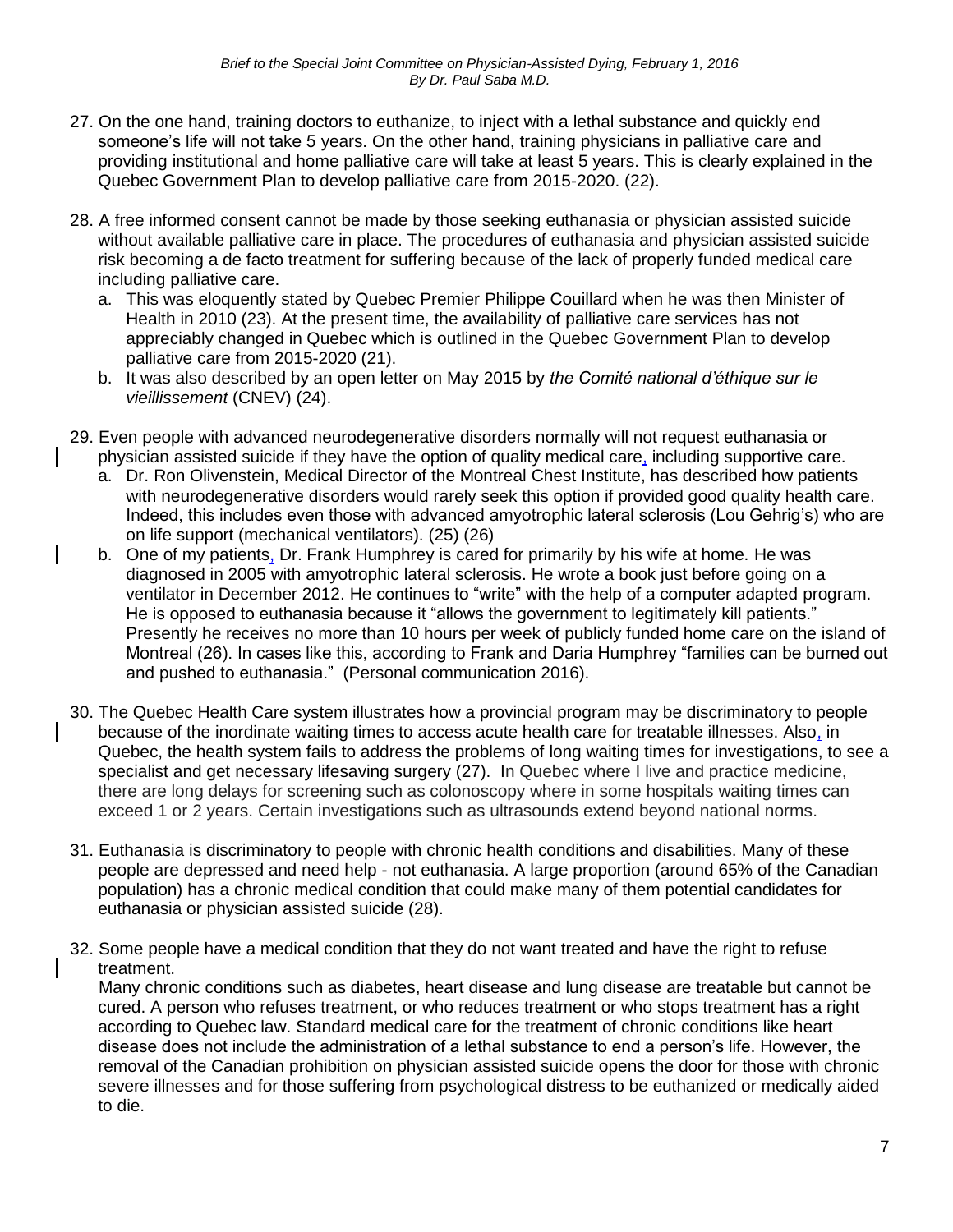- 33. People faced with a serious diagnosis are more likely to be depressed and may seek to be euthanized. A review article of the Journal of the American Association, October 10, 2007 states that: "Stressful life events have been linked to major depressive disorder as well as to depressive symptoms. During the 3 to 6 months preceding the onset of depression, 50% to 80% of depressed persons experience a major life event, compared with only 20% to 30% of non-depressed persons evaluated during the same period. Approximately 20% to 25% of persons who experience major stressful events develop depression."
	- a. It is well known that a person who is depressed cannot make an informed decision because of impaired interest, concentration, memory, feelings of hopelessness, sense that life is not worth living and suicidal ideation. A properly funded health system will treat the stressful situation through support and providing options.
	- b. Depression is treated in medicine through psychological and psychiatric interventions. But other avenues should be explored including those from management and business One of the hallmark symptoms of depression is a sense of hopelessness. If we confirm to a depressed person that "everything possible has been done" and "life will probably not get better" we feed into that sense of hopelessness.
	- c. In Belgium, there is a month delay between the times of request of euthanasia for a depressed person to the time of implementation. What is a month in the life of a human being? What life changes can happen in one year, three years or 10 years?
	- d. A pharmacist friend described how his dad who is 92 repeatedly would say that he was depressed and that he wanted to die. He also drank gin on a regular basis "for medicinal purposes." He sustained many falls and traumatic bodily injuries. Recently he experienced the joys of being a grandparent with the arrival of a new grandson. He has given up drinking and is no longer depressed. He says now that he wants to live for his grandson.
	- e. This concern is clearly presented in the State of Connecticut Suicide Prevention Plan 2020 which expresses concerns about discrimination in suicide prevention *of people with chronic health conditions and disabilities living with chronic or terminal physical conditions*. (29)
- 34. Quebec and Canada lack psychiatric and psychological services for those suffering depression. Thus, this prevents those who need to make a free informed consent from doing so.
	- a. According to Montreal psychiatrist Dr. James Farquhar: "In Canada and especially Quebec, there are not enough psychiatrists and other mental health workers to treat them all. Without treatment for the depression aspect, (patients) may insist on having physician assisted suicide since the future looks so utterly hopeless."
	- b. The Quebec government's own citizens' "watchdog", Ombudsperson Raymonde Saint-Germain, has emphasized the poor access to mental health services, in September 2015. For example, a person was in hospital for depression and then released. Even for her, the waiting time for an appointment in the psychiatry clinic was 6 weeks. She committed suicide before being seen.
	- c. In response, the Quebec health minister, Gaetan Barrette, added more money, \$70 million, to the mental health budget, by decreasing spending in other areas of health. Even that increase did not make up for the recent budget cuts. From March 2015 to April 2016, the budget cuts announced for all of health spending add up to \$1.03 billion. Even more cuts are announced for 2016; but we do not have the figures yet.
	- d. With mental health services so difficult and long to get, we can predict that some physician assisted suicides will occur in Quebec for severe depression, either alone, or on top of some other illness. (30)
- 35. The poor are facing discrimination across Canada because of lack of access to medical care. They are more likely to be euthanized because of worse health outcomes. (31)
- 36. The Supreme Court decision in *Chaoulli v. Quebec (Attorney General)* (2005) demonstrated the fundamental right of all [Quebecers'](https://en.wikipedia.org/wiki/Quebec) [to life](https://en.wikipedia.org/wiki/Right_to_life) and [security of person](https://en.wikipedia.org/wiki/Security_of_person) under the Quebec Charter, with delays in diagnosis and medical treatment resulting in serious physical pain, or even death of citizens. This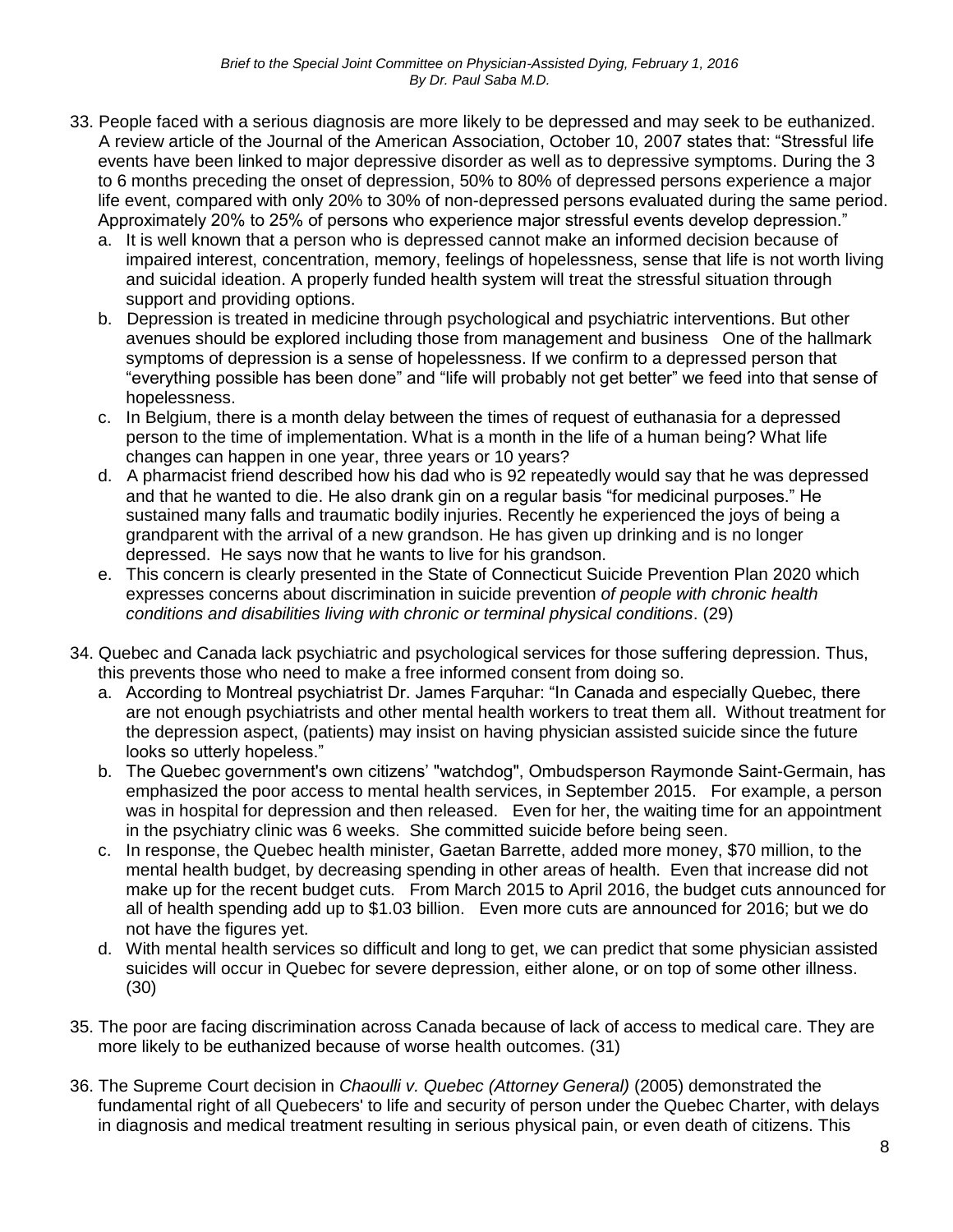decision highlighted the dangers of lack of health care services for Canadian citizens living in Quebec. The ruling only applied to Quebec. Nevertheless, the impact on lack of health care services affects all Canadians. Lacking health care services can lead some citizens to opt for euthanasia or physician assisted suicide. Thus, this is contrary to life and security of the person.

- 37. It is not right to euthanize someone even if they want to die and threaten to kill themselves. Those who express a desire to kill themselves do not necessarily kill themselves. Usually having a formalized plan and previous attempts are some warning indicators that need to be taken seriously but is not a guarantee that the suicide will be carried out. A colleague physician, who is a pilot and parachutist, explained to me that most people in a plane even with a parachute hesitate to jump out. In fact some wearing a parachute will refuse to jump. Of course they will leave the plane if they are pushed out. A person with an organized plan and available lethal substance is at a great risk for suicide. Euthanasia provides suicidal people with the plan, the lethal substance and the actual administration of the lethal substance. In fact it is similar to helping people into a plane without a parachute and pushing them out.
- 38. Although euthanasia has been passed by the Quebec legislature, and the criminal prohibition has been lifted by the Supreme Court of Canada, it is dangerous and wrong for a society to set up eligibility criteria, processes and procedures to euthanize or medically aid its citizens to die.
- 39. History has taught us that legal and political systems in many countries in the past have instituted measures including euthanasia to destroy lives that were deemed unworthy either physically, psychologically, politically or for many other reasons. Prior and during the Second World War, Germany enacted the T4 program to euthanize severely handicapped children. It was entirely legal. It gradually became extended to other categories including the mentally ill, the elderly, political dissidents, cultural and ethnic groups. Again this was considered legal. In recent times we have modern countries who have enacted legislation or in the process to euthanize its citizens including Belgium, the Netherlands, Luxembourg and most recently Quebec. The Canadian Supreme Court has decriminalized euthanasia and physician assisted suicide. In Belgium a recent study published in the British Medical Journal Open 2015 highlighted 100 citizens who were euthanized solely because of depression without any underlying terminal illness from 2007 to 2011. The youngest was 21 years old with a mean age of 47. Ten people were between 21 and 30 years old. Again this is considered legal. No one has been prosecuted.
- 40. Even though we know that the euthanasia and physician assisted suicide are dangerous and will cause needless loss of life, can we can ignore these facts and proceed at this premature time all in the name of individual freedom of choice? Can responsible legislatures ignore all the risks described above and proceed ahead with illusory safeguards to "satisfy" a Supreme Court of Canada Decision? Or does our legislature have a responsibility for the greater good of all its citizens to protect from abuse and harm that would clearly follow from legalizing euthanasia or physician assisted suicide.
- 41. Ignoring the facts about the collateral damage caused by euthanasia or physician assisted suicide does not obviate the responsibility for those who are involved in caring for those are in need in care or the legislature that has the responsibility to enact laws. "Voluntary blindness" is not a medical or legal justification for lives lost because of euthanasia or physician assisted deaths caused by the myriad inherent risks outlined above. We cannot ignore the facts. No-one will be excused. No one can wash their hands of responsibility.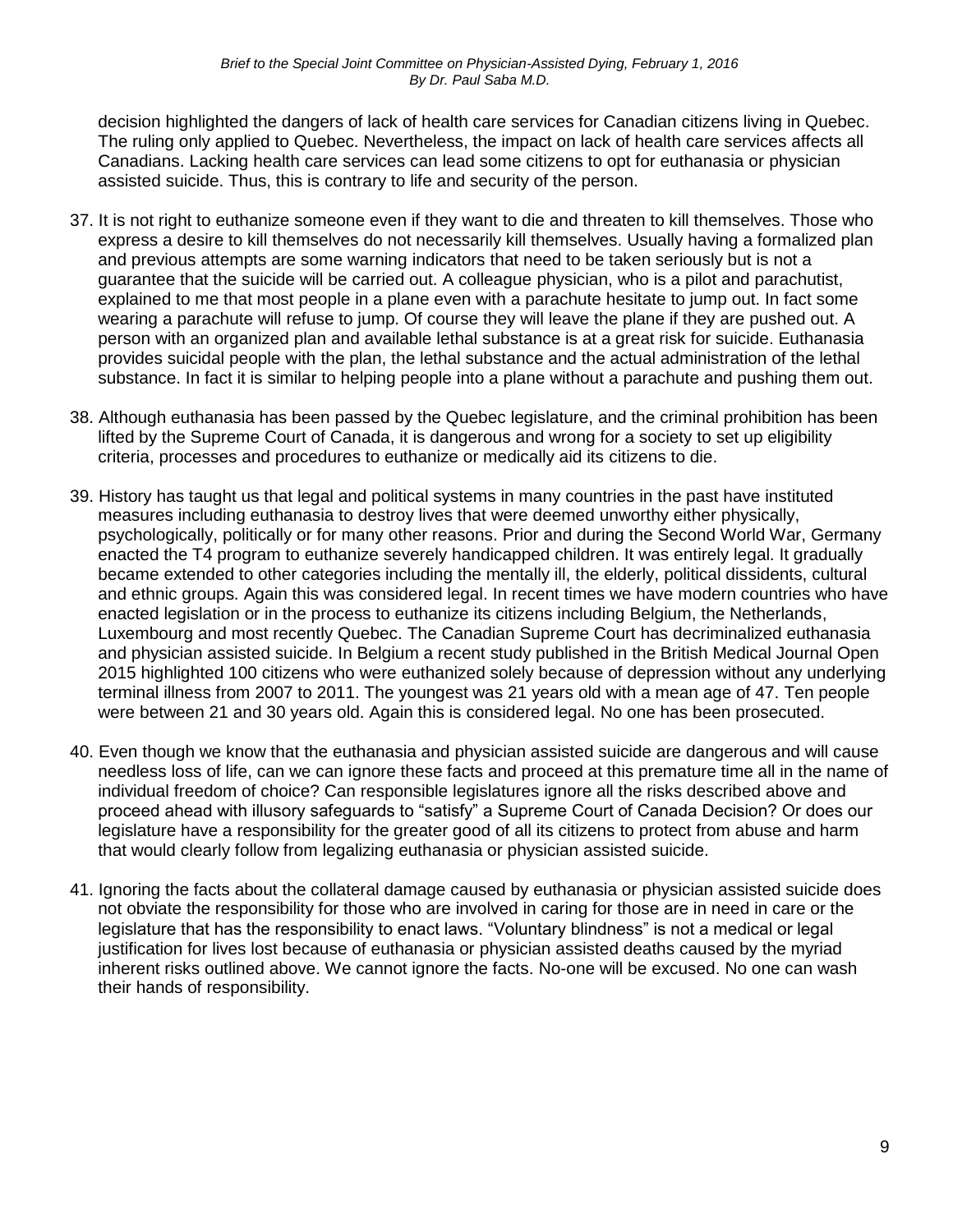### **RECOMMENDATIONS**

In response to the above dangers and risk for harm including needless death, Parliament has a responsibility to ensure the protection of all of its citizens including those facing health challenges and potential suffering. There is no emergency to enact legislation to euthanize or assist Canada's citizens with medical aid in dying. The emergency is the following recommendations:

- 1. Adequate healthcare should be provided to all Canadians.
- 2. Adequate health care funding transfers to the provinces must be provided by the Federal government.
- 3. A national Cancer Care program should be created for cancer screening, diagnosis and treatment to ensure optimal national cancer care standards and patient support.
- 4. A national program should be established for Pharmacare to ensure that all patients have access to lifesaving medicines including life prolonging or lifesaving cancer medicines.
- 5. A national program for Palliative Care, Home Care and Hospice should be created for all Canadians. There must be adequate funding prior to consideration of any "medical aid in dying" (euthanasia or physician assisted suicide) legislation.
- 6. A Royal Commission should be established to oversee this process and to inquire on the health care needs of Canadians including Cancer Care, Pharmacare, Home Care and Palliative Care.
- 7. In particular this Commission's mandate should include but not be limited to focusing on physician assisted suicide. Repeating the theme of this paper, physician assisted suicide is a symptom of a general lack of good health care of people with varying health needs at all times of their lives. This Commission needs to examine and make recommendations especially for those:
	- a. with chronic medical conditions
	- b. with life threatening illnesses like cancer or neurodegenerative disorders
	- c. with disabilities, the poor, and seniors
	- d. lacking home care and hospice services.
- 8. Consistent with the mandate to provide global health care needs as defined by the World Health Organization, the Commission needs to also study and make recommendations for national standards that include not only medical services, but also housing, nutritional, and financial needs (work) amongst other basic life needs (34).

#### **CONCLUSION**

The lack of health care services in Canada including but not exclusively Pharmacare, Cancer Care, Home Care and Palliative Care will not allow someone to make a free and informed consent to end their lives. There are also the dangers of wrong diagnosis and prognosis. There is the added discrimination against depressed people, those with chronic conditions (which represents the majority of Canadians), the disabled and the poor. Thus, people who are in need of medical care but lacking adequate services at the most vulnerable time of their lives are forced to end their lives by euthanasia or physician assisted suicide prematurely because of a lack of appropriate care. People have a right to have their medical condition or suffering treated at the end of life and not their lives ended prematurely.